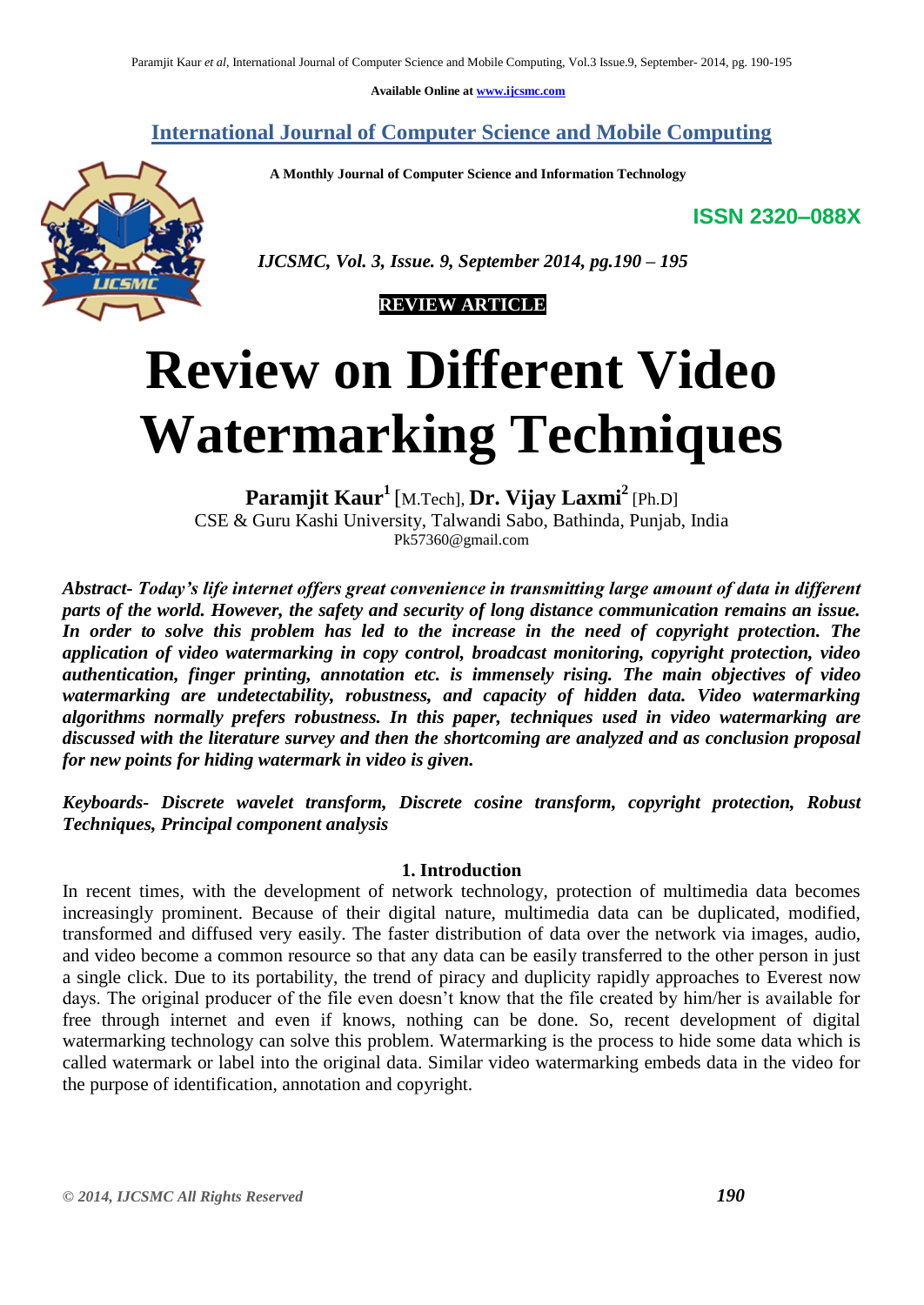There are several techniques for information hiding into digital media. They are used for several purpose as well as copyright protection. The techniques are spatial domain, transformed domain, cryptography and steganography.

The spatial domain method involves an algorithm that directly operates on the pixel value of the host image.

In transform domain method, the pixel values are transformed into another domain by applying appropriate transform technique like discrete cosine transform (DCT) and discrete wavelet transform (DWT).

Generally, frequency domain watermarking is more robust than the spatial domain.

Cryptography means "secret writing". Cryptography is a widely used method for protecting the digital content of the media. The message is encrypted before transmission and decrypted at the receiver end with the help of a key. No one can be access the content without having the true key.

Steganography means "cover writing". Steganography is the science that involves communicating secret data in an appropriate multimedia carrier, e.g., image, audio and video files. It is always non visible. In steganography, the message is embedded into the digital media rather than encrypting it in such a way that nobody except the sender and the intended recipient an even realize that there is a hidden message. The message hidden in the cover can be detected by only the person having the actual key. Thus steganography relates to covering to point-to-point communication between two parities. That's why steganography methods are usually not robust against modification of data, or have only limited robustness.

# **2. Characteristics of Digital Watermarking**

Watermarking is a technique of embedding hidden data in multimedia system information observably, like image, video, audio and text information for the purpose of identification and copyright. So the main characteristics of digital watermark are required to design a robust watermarked video which are:

- i) Robustness: The watermark should be able to withstand after normal signal processing operations such as image cropping, transformation, compression etc.
- ii) Imperceptibility: The watermarked image should look like same as the original image to the normal eye. The viewer cannot detect that watermark is embedded in it.
- iii) Security: An unauthorized person cannot detect, retrieve or modified the embedded watermark.
- iv) Capacity: The amount of embedded information must be large enough to uniquely identify the owner of the video.

# **3. Applications of Video Watermarking**

Digital watermarking is used in a variety of application, some of them are:

i) Content identification and digital watermarking: In this technique, digital watermarking enables effective content identification by providing a unique digital identity to all form of media content in a way that persists with the content wherever it may travel. Digital watermark easily embedded into content without interfering with the consumer's enjoyment of it. It is imperceptible to humans, but easily detected and understood by computers, networks and a wide range of common digital devices.

ii) Copyright protection: In the recent years, copyright protection of digital became a serious problem due to rapid development in technology. Watermarking is one of the alternatives to copyright protection problem. In this technique, a watermark is added to the video signal that carries information about sender and receiver.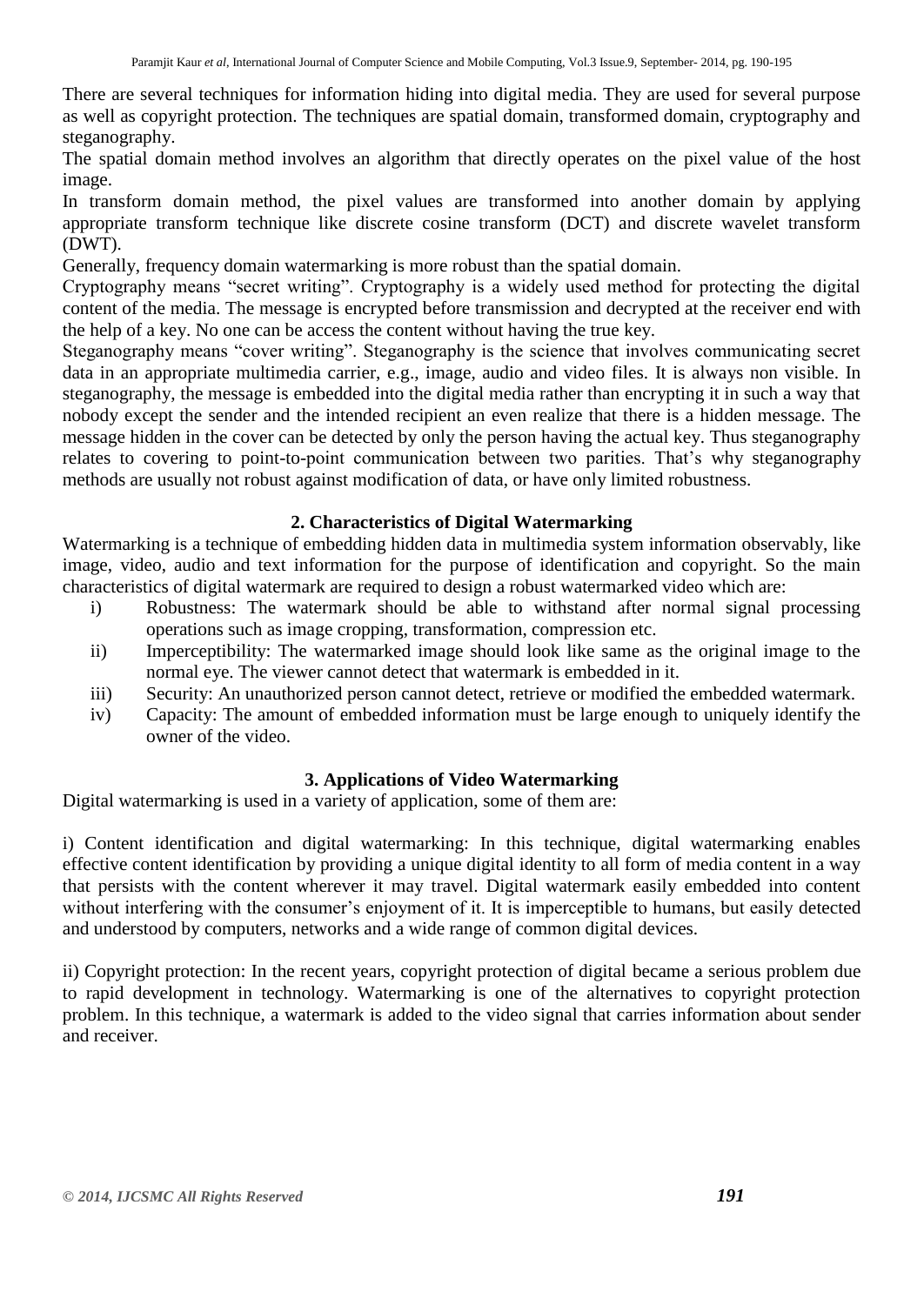iii) Broadcast monitoring (television news often contains watermarked video from international agencies): In this technique, the content owner embeds the watermark prior to transmission. The watermark is extracted by the monitoring site that is set up within the transmission area.

iv) Copy control: watermarking in copy control

-combining every content recorder with a watermark detector.

-when a copy-prohibit watermark is detected, the recording device will refuse to copy.

v) Tampering with images: Another application is the authentication of image content. The goal of this application is to detect any alternatives and modifications made to an image.

#### **4. Literature Survey**

**Ashish M. Kothari (2012):** In this paper, we emphasized on the transform domain method for the digital watermarking of video for embedding invisible watermarks behind the video. It is used for the copyright protection as well as proof of ownership. In this paper we have specifically used the characteristics of 2-D Discrete wavelet Transform and discrete cosine transform for the watermarking. In this work we first extracted the frames from the video and then used Frequency domain characteristics of the frames for watermarking. We calculated different parameters for the sake of comparison between the two methods.

**Yujie Zhang (2012):** This paper presents a video watermarking algorithm in detail based on DCT, DWT and neural network technology and digital watermarking was proposed and a professional video copyright protection platform was built using the above algorithm. This algorithm effectively enhances the robustness of the video stream. The platform includes video watermark embedding, watermark detection and video piracy tracking and other functions. It doesn't only achieve the prevention beforehand but also the piracy tracking afterwards. The simulation results show that the platform can effectively implement the copyright protection of digital video works.

**Nisreen I. Yassin (2012):** In this paper, a comprehensive approach for digital video watermarking is introduced, where a binary watermark image is embedded into the video frames. Each video frame is decomposed into sub-images using 2 level discrete wavelet transform then the Principle Component Analysis (PCA) transformation is applied for each block in the two bands LL and HH. The watermark is embedded into the maximum coefficient of the PCA block of the two bands. The proposed scheme is tested using a number of video sequences. Experimental results show high imperceptibility where there is no noticeable difference between the watermarked video frames and the original frames. The computed PSNR achieves high score which is 44.097 db. The proposed scheme shows high robustness against several attacks such as JPEG coding, Gaussian noise addition, histogram equalization, gamma correction, and contrast adjustment.

**Prachi V. Powar (2013):** Objectives of this scheme is to develop low power, robust and secure watermarking system for authentication of video. Here we present an FPGA based implementation of an invisible watermarking encoder. It consists of a watermark generator module and watermark insertion module. The system is initially simulated and tested for various attacks in MATLAB/Simulink and then prototyped on VERTEX-6 FPGA using VHDL. The watermarked video is same as that of original video with an average Peak-Signal-to-Noise Ratio (PSNR) of 46 db.

# **5. Techniques in Video Watermarking**

Watermark can be either directly inserted in the video data or integrated during encoding process or implemented after compressing on the video data. Now we shall briefly discuss some common video watermarking techniques.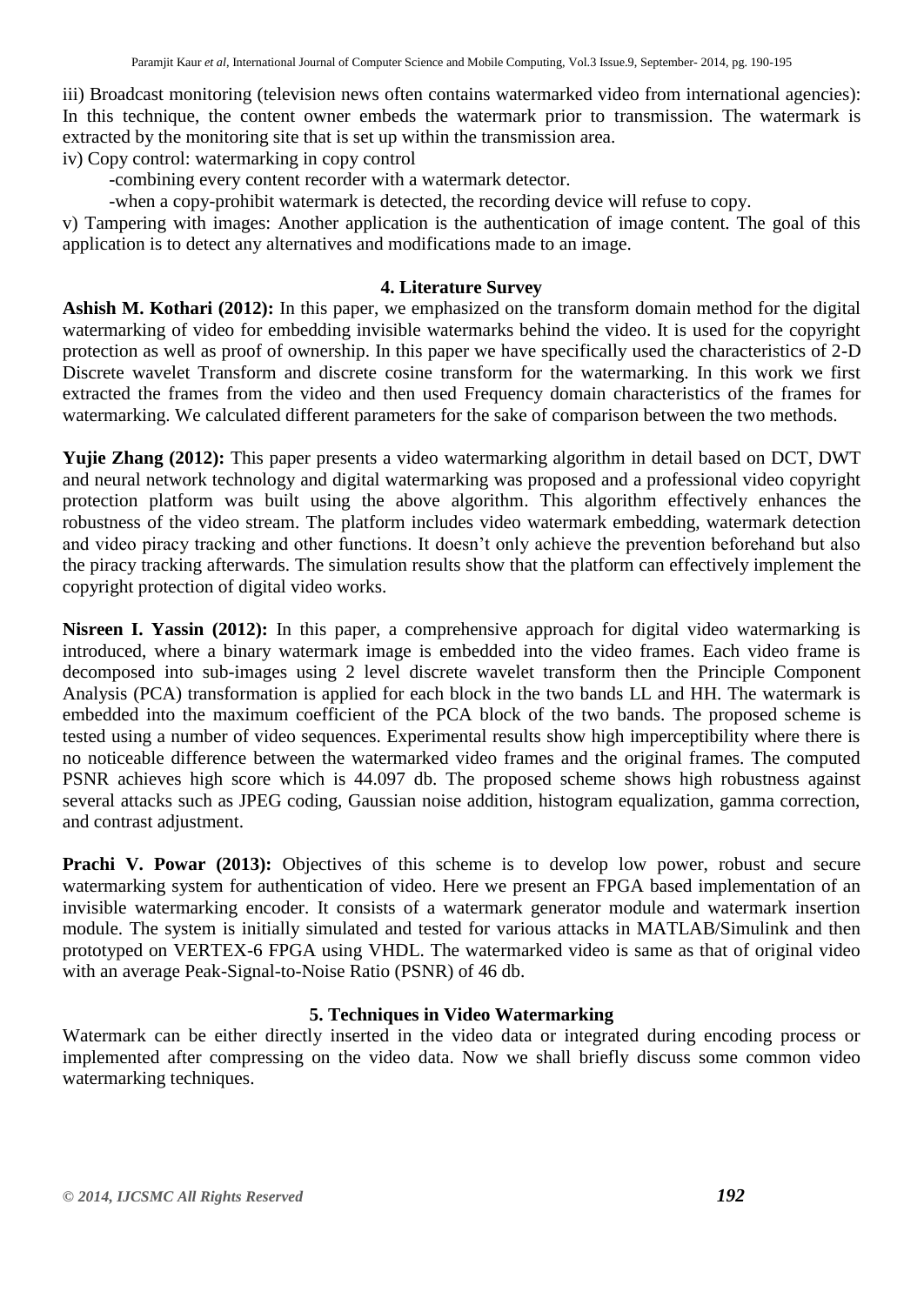First, the necessary steps to embed the watermark into an input video data for the copyright protection purpose are as follows:

i) Extract loaded color video into frames.

ii) Apply block matching motion estimation techniques on the subsequent frames.

iii) Select only those frames that have sufficient number of motion blocks which is compatible with the watermark size.

iv) From the selected frames use a given threshold to select the best blocks during the matching process.

v) Perform the wavelet transformations or different operation on the selected best blocks.

vi) Embed a random Gaussian distribution as a proposed watermark into the selected blocks.

vii) Extract the embedded watermark.

viii) Apply some attacks on the watermarked frames in the video.

ix) Evaluate the conducted results using PSNR for embedding and similarity for extracting process before and after attacks.

# **5.1 Frequency Domain Video Watermarking Techniques**

**5.1.1 The DWT transform:** Multiresolution property of DWT helps in decomposition of images. The image gets divided into four non-overlapping multiresolution sub-bands. These sub-bands are LL, LH, HL, HH i.e. approximation, horizontal details, vertical details and diagonal details as shown in Fig. 5(a). This is called first level decomposition of an image. The second level of decomposition, e.g., is carried out on first level LL sub-band of the image which results into another level of decomposition as shown in Fig. 5(b).

| LL1 | L <sub>H1</sub> |  | $LL2$   $LH2$   $LL2$   $LH2$ |  |
|-----|-----------------|--|-------------------------------|--|
|     |                 |  | $HL2$ $HH2$ $HL2$ $HH2$       |  |
| HL1 | HH <sub>1</sub> |  | $LL2$ $LL3$ $LL2$ $LL4$       |  |
|     |                 |  | $HL2$ HH2 HL2 HH2             |  |

 $(a)$  (b)

Fig. 5 Wavelet Decomposition (a) First level decomposition (b) Second level decomposition.

Therefore watermark is embedded in high frequency sub-bands to avoid degradation of the host video and make it invisible. But embedding watermark in high frequency sub-bands may reduce robustness. To get best tradeoff between performance and robustness, watermark is embedded into LH and HL sub-bands. In the proposed algorithm, a second level DWT decomposition on the LH and HL planes before embedding the watermark. The watermark is in the LH2 and HL2 sub-bands of LH and HL sub-bands of the first level decomposition. It proves the robustness of the algorithm and it helps in increased capacity of embedding data.

**5.1.2 The DCT transform:** The DCT provides a good compromise between information packing ability and computational complexity. The most important energy compaction property of DCT is extensively used to represent an image.

DCT is faster and can be implemented in O (n log n) operations. The DCT allows an image to be broken up into different frequency bands, making it much easier to embed watermarking information into the middle frequency bands of an image. The middle frequency bands are chosen such that they avoid the most visual important parts of the image (low frequencies) without over-exposing themselves to removal though compression and noise attacks (high Frequency). The DCT transforms a signal or image from the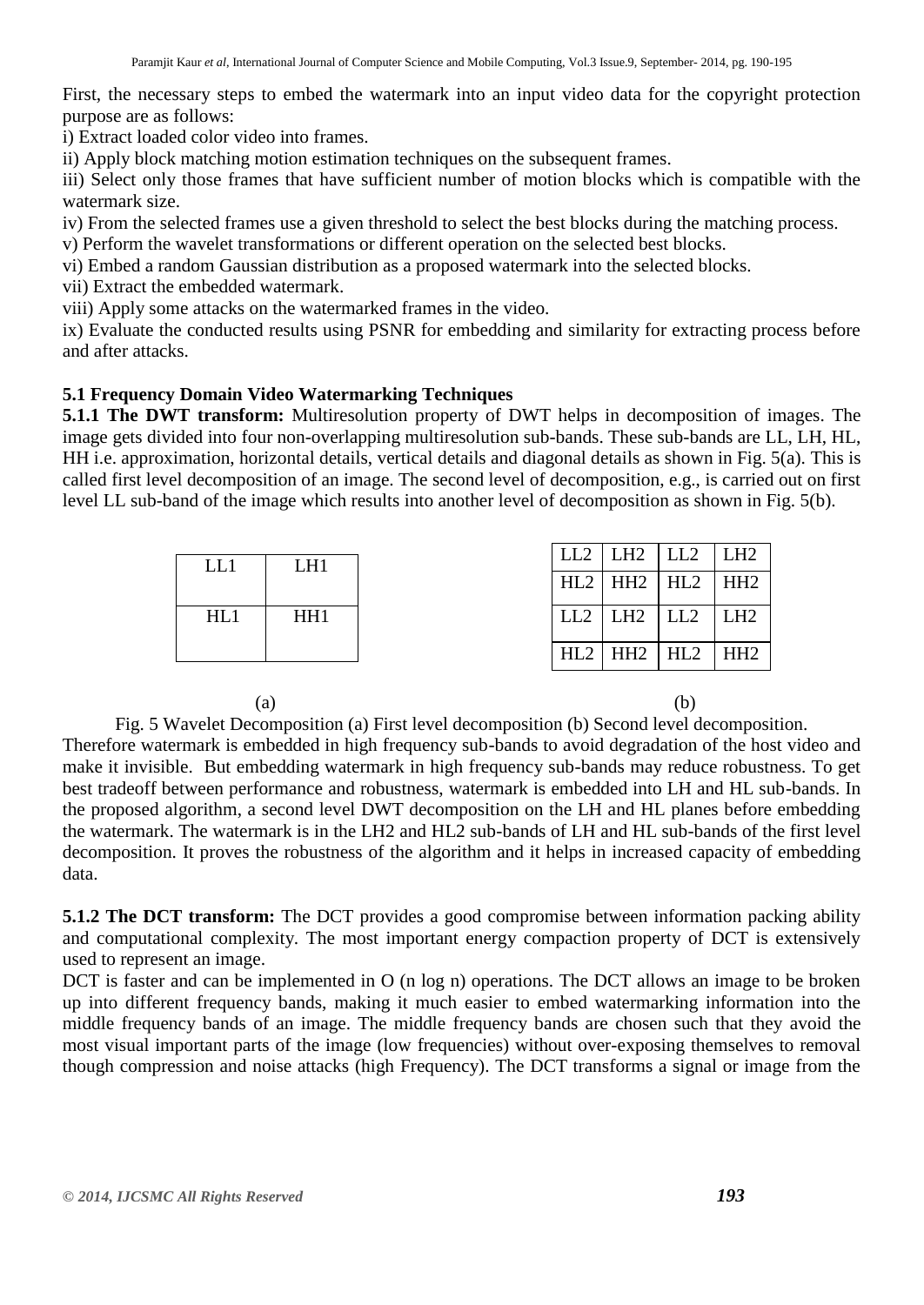spatial domain to the frequency domain. DCT-based watermarking scheme is the most robust to lossy compression.

**5.1.3 PCA Based Video Watermarking Technique:** Principal component analysis (PCA) is a mathematical procedure that uses an orthogonal transformation to concert a set of observations of correlated variable into a set of values of uncorrelated variables called principal components. PCA plots the data into a new coordinate system where the data with maximum covariance are plotted together and is known as the first principal component. Similarly, there are the second and third principal components and so on. Given a data set, the principal component analysis reduces the dimensionality of the data set. Embedding of the watermark is done in the three color channels RGB of an input video file.

**5.1.4 Discrete Fourier Transform Video Watermarking Technique:** This approach first extracts the brightness of watermarked frame, computing its full-frame DET taking the magnitude of the coefficients. The watermark is composed of two alphanumerical strings. The DET coefficient is altered, then IDFT. Only the first frame of each GOP is watermarked, which was composed of twelve frames, leaving the other ones uncorrupted. It is good robustness to the usual image processing as linear/non-linear filtering, sharpening, JPEG compression and resist to geometric transformations as scaling, rotation and cropping. The watermark design and the watermark insertion procedures do not involve any transforms. DFT- based watermarking scheme with template matching can resist a number of attacks, including pixel removal, rotation and shearing. The purpose of the template is to enable resynchronization of the watermark payload spreading sequence. It is a key dependent pattern of peaks, which is also embedded into DFT magnitude representation of the frame.

# **6. Conclusion**

This paper is study of various video watermarking techniques given by researcher till now but after study it is concluded that the previously techniques are not that much efficient to provide security and these techniques are very common in the field so can be detected very easily by hackers for extraction of watermark inserted in videos. So there is need for new robust technique which will be able to hide watermark at such place in frames so cannot be extracted easily and provide more security over video watermarking old techniques. For this as a new research in same field an algorithm with efficient point finding will be proposed to hide watermark in video to provide robust and secured watermarking.

# **References**

[1] Ashish M. Kothari (2012), "Transform Domain Video Watermarking: Design, Implementation and Performance Analysis," 978-0-7695-4692/12 \$26.00 2012 IEEE, pp. 133-137.

[2] Prachi V. Powar (2013), "Implementation of digital video watermarking scheme based on FGPA," International Journal of Electrical, Electronics and Computer Systems, vol.1, pp. 99-104.

[3] Yujie Zhang (2012), "Research on Video Copyright Protection System," IEEE, pp. 1277-1280.

[4] Nisreen I. Yassin (2012), "Block Based Video Watermarking Scheme Using Wavelet Transform and Principal Component Analysis," International Journal of Computer Science Issues, pp. 296-301.

**[**5] D. Kundur, K, Su, and D.Hatzinakos, "Digital Video Watermarking: Techniques, Technology, and Trends," in Intelligent Watermarking Techniques, chapter 10, P.Pan, H. Huang, and l. Jain, eds., World Scientific Computing, pp. 265-314, 2004.